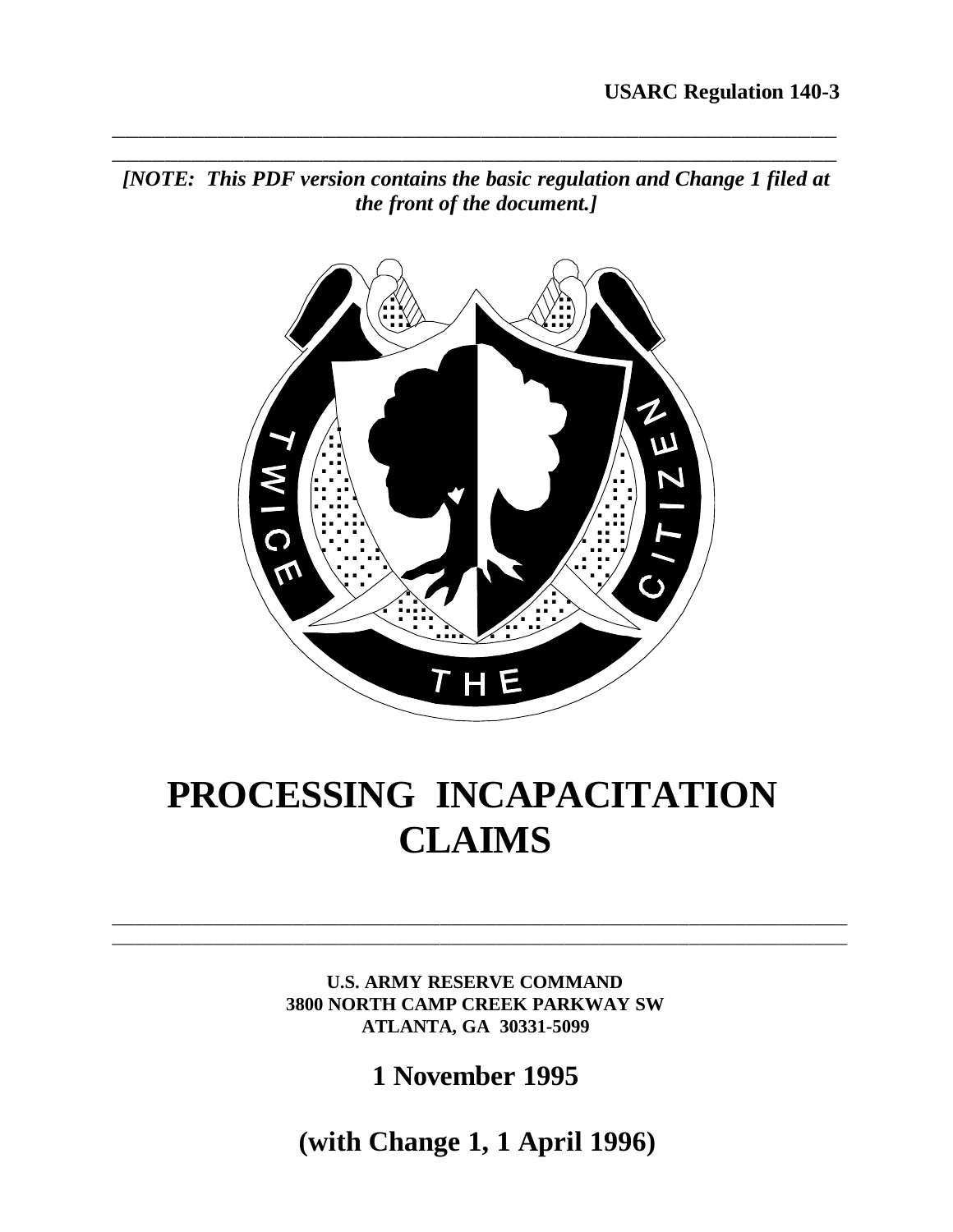DEPARTMENT OF THE ARMY **USARC Regulation 140-3** HEADQUARTERS, UNITED STATES ARMY RESERVE COMMAND **Change 1** 3800 NORTH CAMP CREEK PARKWAY SW ATLANTA, GA 30331-5099 1 April 1996

#### **Army Reserve PROCESSING INCAPACITATION CLAIMS**

**History.** This regulation was originally published on 1 Apr 94 and its subsequent revision was published 1 Nov 95. This printing publishes change 1.

**Summary.** This change publishes claims processing revisions and distributes revised USARC Form 46-R.

**Suggested improvements.** The proponent of this change is the Deputy Chief of Staff, Personnel (DCSPER). Users are invited to send comments and suggested improvements on a DA Form 2028 (Recommended Changes to Publications and Blank Forms) directly to Commander, USARC, ATTN: AFRC**-**PRP, 3800 North Camp Creek Parkway SW, Atlanta, GA 30331**-**5099.

FOR THE COMMANDER:

ZANNIE O. SMITH. Colonel, GS Chief of Staff

OFFICIAL:

*SIGNED* CAROLYN E. RUSSELL Colonel, GS Deputy Chief of Staff, Information Management

#### **DISTRIBUTION:** A

1. Make the following pen and ink changes to USARC Regulation 140-3, 1 November 1996:

a. *Page 7, paragraph 3-1b(b)(3), first sentence:* Change to read, "Item 16d-e-f-g.*"*

b. *Page 7, paragraph 3-1b(b)(4), second sentence:* Change to read, "Same as item 16*.*"

c. *Page 9, Section I, title:* Change to read, "Routine Claims (1-180 days. Submit through USARC MSC to RCPSO.)"

d. *Page 12, "DOs," item 5:* Delete the words "...directly to the RCPSO...." and replace with "through the MSC to the RCPSO."

2. Remove old USARC Form 46-R, 1 Nov 95, and insert new USARC Form 46-R, 1 Apr 96.

*NOTE: Although USARC Forms 46-1-R and 46-2-R are printed front to back in USARC Regulation 140-3, these are separate forms. Reproduce them single sided (one form on a sheet of paper), and prepare and submit them in accordance with paragraphs 3-2 and 3-3, respectively.*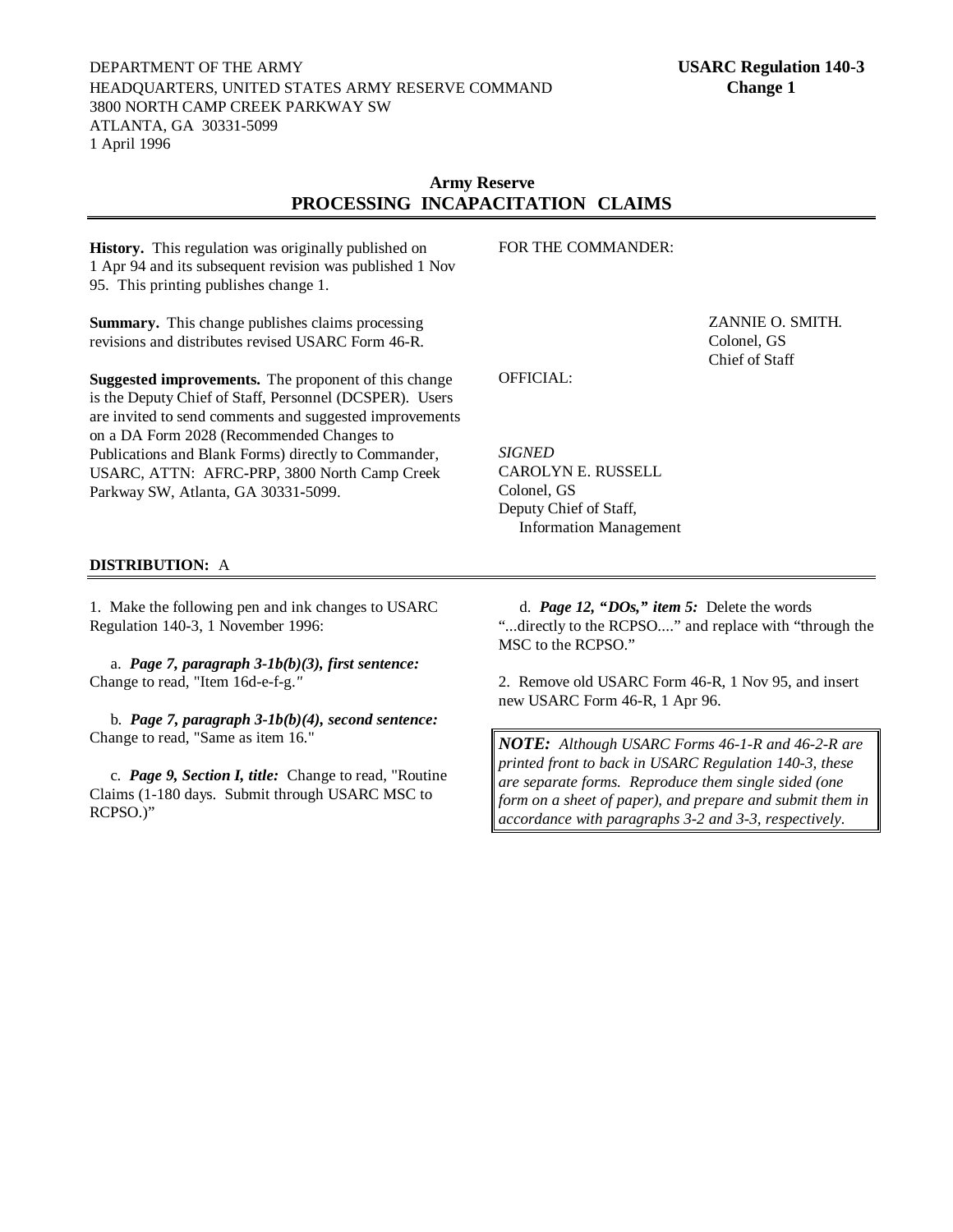#### DEPARTMENT OF THE ARMY **\*USARC Regulation 140-3** HEADQUARTERS, UNITED STATES ARMY RESERVE COMMAND 3800 NORTH CAMP CREEK PARKWAY S.W. ATLANTA, GA 30331**-**5099 1 November 1995

# **Army Reserve PROCESSING INCAPACITATION CLAIMS**

**History.** This publication was originally printed on 1 Apr 94.

**Summary.** This regulation implements policies, procedures and guidance, and prescribes responsibilities for processing incapacitation pay claims submitted by USARC soldiers.

**Applicability**. This regulation applies to the U.S. Army Reserve Command (USARC) Headquarters, its major subordinate commands (MSCs), installations and activities, and all U.S. Army Reserve (USAR) units and soldiers under the command and control of the USARC. This regulation impacts on unit readiness and mobilization. Local reproduction is authorized.

**Proponent and exception authority.** The proponent of this regulation is the Deputy Chief of Staff, Personnel (DCSPER). The proponent has the authority to approve exceptions to this regulation that are consistent with controlling law and regulation. Proponents may delegate this approval authority, in writing, to a division or branch chief under their supervision within the proponent agency in the rank of lieutenant colonel, or the civilian equivalent.

**Supplementation.** Supplementation of this regulation is prohibited without prior approval from Commander, USARC, ATTN: AFRC**-**PRP, 3800 North Camp Creek Parkway SW, Atlanta, GA 30331**-**5099.

# **DISTRIBUTION:** A

**CONTENTS** *(Listed by paragraph number)*

# **Chapter 1**

**Introduction** Purpose **1-1** References **1-2** Explanation of abbreviations and terms **1-3** Responsibilities **1-4** Medical treatment **1-5** Compensation **1-6** Required documentation **1-7**

# **Chapter 2**

# **Incapacitation Pay Claim Procedures**

Claim initiation **2-1** Unit processing procedures **2-2** MSC processing procedures **2-3** USARC processing procedures **2-4** **Interim changes**. Interim changes are not official unless authenticated by the Deputy Chief of Staff, Information Management (DCSIM). Users will destroy interim changes on their expiration date unless superseded or rescinded.

**Suggested improvements.** The proponent is the Deputy Chief of Staff, Personnel (DCSPER). Users are invited to send comments and suggested improvements on a DA Form 2028 (Recommended Changes to Publications and Blank Forms) directly to Commander, USARC, ATTN: AFRC**-**PRP, 3800 North Camp Creek Parkway SW, Atlanta, GA 30331**-**5099.

FOR THE COMMANDER:

OFFICIAL: PHILIP Y. BROWNING, JR. Acting Chief of Staff

#### *SIGNED*

CAROLYN E. RUSSELL Colonel, GS Deputy Chief of Staff, Information Management

#### **Chapter 3**

#### **Instructions for Prescribed Forms**

Incapacitation Pay Monthly Claim Form (USARC Form 46**-**R) **3-1** Soldier's Acknowledgment of Incapacitation Pay Counseling (USARC Form 46**-**1**-**R) **3-2** Military Physician's Statement of Soldier's Incapacitation/Fitness for Duty (USARC Form 46**-**2**-**R) **3-3**

#### **Appendixes**

- **A.** Incapacitation Pay Checklist
- **B.** Sample Counseling Checklist Format
- **C.** Additional Guidance for Preparing Claims

#### **Glossary**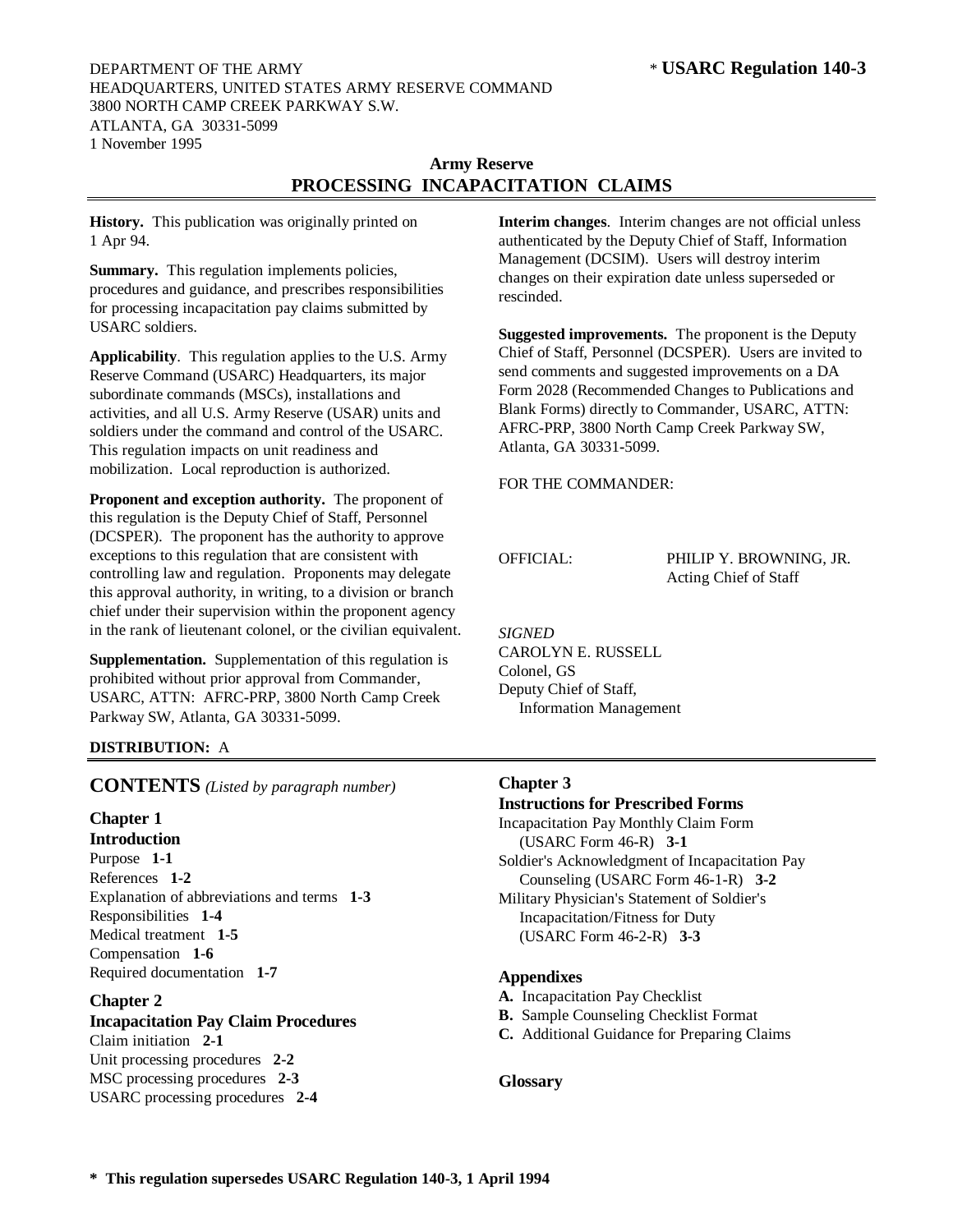# **Chapter 1 Introduction**

#### **1-1. Purpose**

This regulation prescribes USAR policies, responsibilities, and procedures for the management of the Incapacitation Program and the preparation of incapacitation pay claims for soldiers who are injured, or suffer illness or disease, while performing military duty.

#### **1-2. References**

a. Required publications.

(1) AR 135**-**381 (Incapacitation of Reserve Component Soldiers). Cited in paragraph 2**-**2r and appendix A.

(2) AR 600**-**8**-**1 (Army Casualty and Memorial Affairs and Line of Duty Investigations). Cited in paragraph 2**-**3k.

(3) AR 25**-**400**-**2 (The Modern Army Record keeping System (MARKS)). Cited in paragraph 1**-**2c. b. Related publications.

(1) AR 5**-**9 (Intraservice Support Installation Area Coordination).

(2) AR 40**-**3 (Medical, Dental, and Veterinary Care).

(3) AR 40**-**501 (Standards of Medical Fitness).

(4) AR 635**-**40 (Physical Evaluation for Retention, Retirement or Separation).

(5) DA Update 12**-**4 (Military Occupational Classification and Structure).

(6) Department of Defense Directive # 1241.1 (Reserve Components Incapacitation Benefits).

(7) Public Law 100**-**456 (Reserve Component Health Care Benefits Act), 30 Sep 88.

c. Recordkeeping requirements. This regulation requires the creation, maintenance, and use of the following specific records. See AR 25**-**400**-**2, appendix B for file number descriptions and dispositions.

(1) Incapacitation pay cases will be filed under: File number 135**-**381a, Incapacitation Pay Case Files. The USARC has established this file number. The disposition for this file is: Retain in the current files area (RFA) until disposition instructions are published in AR 25**-**400**-**2.

(2) Line of duty investigations will be filed under: MARKS file number 600**-**8**-**1j, Line of Duty Files.

#### **1-3. Explanation of abbreviations and terms**

Abbreviations and special terms used in this regulation are explained in the glossary.

#### **1-4. Responsibilities**

a. The **USARC DCSPER** is the HQ, USARC directorate responsible for management of the incapacitation program within the USARC. The DCSPER will**--**

(1) Monitor all claims and review in detail those claims exceeding the statutory limit of 6 months (180 days).

(2) Maintain statistics on incapacitation pay and report program status.

(3) Submit periodic reports to OCAR as required.

b. The **USARC Surgeon's Office** will**--**

(1) Assist the DCSPER in the scheduling or coordinating medical treatment for soldiers in the line of duty.

(2) Assist the medical treatment facility (MTF) in a determination of medical fitness for duty, Medical Evaluation Boards (MEBs) or Physical Evaluation Boards (PEBs), as deemed necessary.

c. The **USARC Deputy Chief of Staff, Comptroller, (DCSCOMPT)** will provide pay guidance for incapacitation pay claims processed by the Reserve Component Pay Support Office (RCPSO) and DFAS**-**IN.

d. **The MSC commander** will designate a full**-**time support person as MSC Health Benefits Advisor (HBA) to coordinate medical care, line of duty investigations, and incapacitation pay claims.

e. The **MSC POC** will**--**

(1) Review and submit all approved claims to the RCPSO, Fort Riley, KS for payment by DFAS**-**IN.

(2) Review all initial and subsequent claims, monitor all current cases and ensure that unit takes all necessary steps related to the case to include medical treatment for the soldier, compilation of documentation, and medical separation actions, if appropriate.

f. The **unit commander** (or designated representative) will**--**

(1) Ensure that the soldier obtains immediate and follow**-**up medical treatment and assists soldier in preparation of claim packets.

(2) Initiate an informal LODI as promptly as possible and a formal LODI, if appropriate.

(3) Prepare and submit all claims to the MSC.

g. The **soldier** will**--**

(1) Notify unit of assignment of injury, illness or disease, as soon as possible.

(2) Submit to military medical treatment.

(3) Follow all instructions regarding treatment.

(4) Provide required documentation for initiation of incapacitation pay claim.

h. The **RCPSO** will**--**

(1) Accept and process claims received from either the MSC or the USARC for payment.

(2) Input data into Defense Joint Military Pay System**-**Reserve Component (DJMS**-**RC) to pay the soldier.

(3) Provide HQ USARC, ATTN: AFRC**-**PRP**-**S, a copy of each month's MSC**-**approved USARC Form 46**-**R signed and dated in section V.

i. The Health Services Support Areas (HSSAs) will**--**

(1) Be the primary link between U.S. Medical Command and U.S. Army Reserve Command.

(2) Act as the point of contact between the MSCs and USARC medical units and the active medical activities within the region.

(3) Serve as the central agency for all administrative medical readiness issues and requirements to include incapacitation pay and line of duty.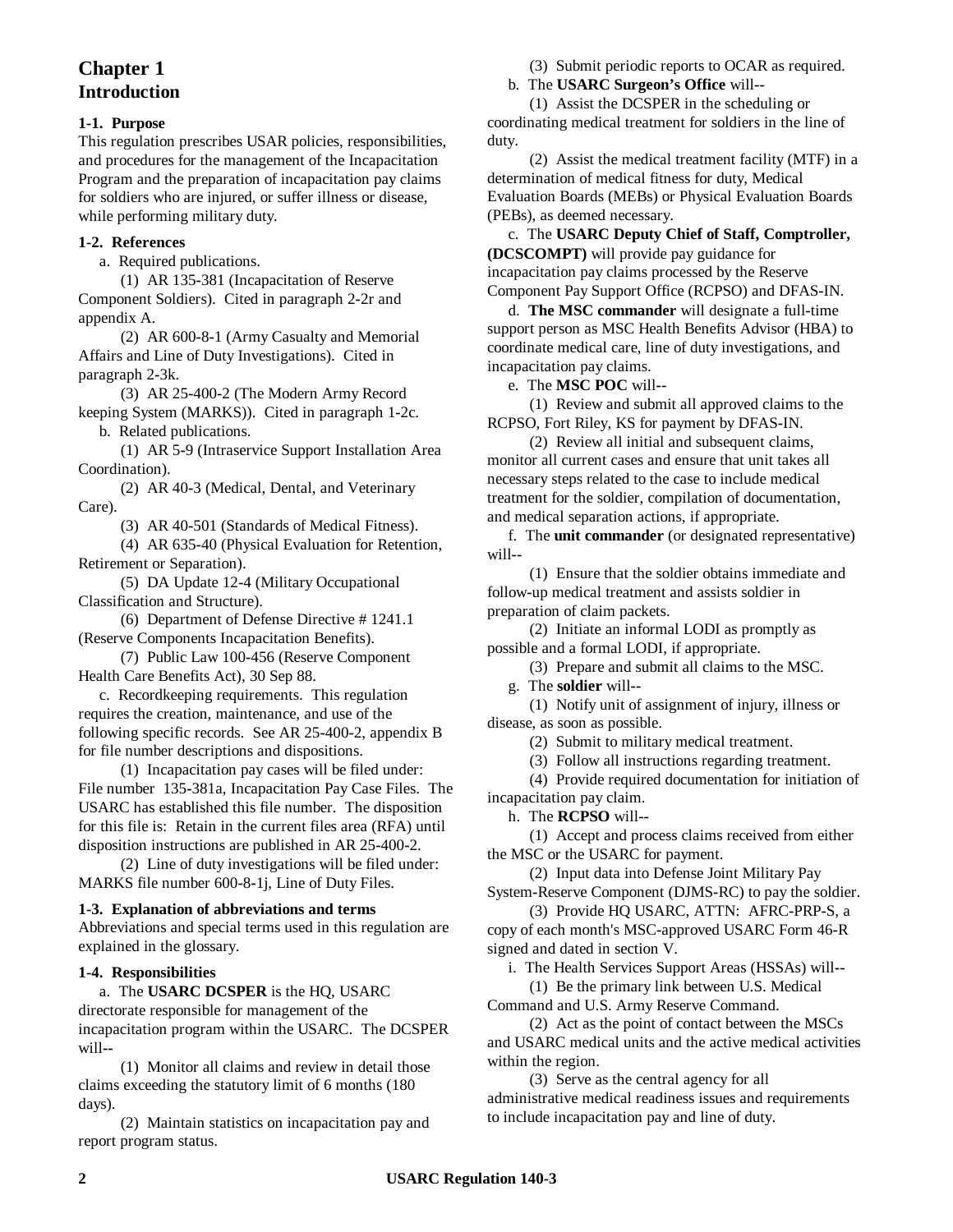(4) Serve as the primary medical site support coordinator for health care support within the area.

(5) Facilitate dialogue between all area Medical Treatment Facilities and area RC medical units.

#### **1-5. Medical treatment**

a. The supporting medical department activity (MEDDAC) provides medical treatment for the soldier, provides a statement of medical examination and duty status (DA Form 2173, Section I), and initiates requests for Medical Evaluation Boards and Physical Evaluation Boards. In emergency circumstances, the initial treatment facility may be civilian or Veterans Affairs (VA), in which case that facility will complete Section I of DA Form 2173.

b. Soldiers who contract or aggravate an injury, illness, or disease while in the line of duty, during inactive duty, active duty, or travel to and from such duty are authorized military medical treatment for those conditions. This treatment will continue until the problem is resolved or until the soldier is returned to duty or separated. When the MEDDAC determines that treatment will not improve the soldier's condition, the soldier will return to duty or separate.

c. Refer to AR 40**-**3 for guidance on medical care entitlements.

#### **1-6. Compensation**

a. If injury, illness, or disease is such that it prevents retention in the military, the soldier may be processed for separation and may be eligible to apply for disability payments and benefits.

b. Soldiers may be compensated for lost nonmilitary income incurred as a result of an injury, illness, or disease suffered in the line of duty and while in an inactive duty training (IDT) or active duty status (Tier 2 cases).

c. Compensation will not exceed full military pay and allowances, as if the soldier were on active duty, less income received from other sources.

d. Reserve Component soldiers should not apply for both Veterans Administration (VA) disability compensation and incapacitation pay for the same disabling condition. Reserve Component soldiers injured in the line of duty are not eligible to apply for VA disability compensation as they have not yet been discharged or released from the service.

e. The MSCs have authority to approve incapacitation pay for soldiers returned to duty, but who still require necessary medical treatment, on a case by case basis. They will evaluate each claim on information such as the time and location of the appointment, travel time required, time required away from the job, and proof that the employer would not pay wages for the day.

#### **1-7. Required documentation**

a. The following documents are required for payment: (1) Completed USARC Form 26**-**R, Transmittal

Letter.

(2) Completed USARC Form 24**-**R, Individual Claim for Active Duty Pay and Allowances.

(3) Completed USARC Form 46**-**R, Incapacitation Pay Monthly Claim Form (see para 3**-**1).

(4) Completed USARC Form 46**-**1**-**R, Soldier's Acknowledgment of Incapacitation Pay Counseling (see para 3**-**2). Required with initial USARC Form 46**-**R.

(5) Completed USARC Form 46**-**2**-**R, Military Physician's Statement of Soldier's Incapacitation/Fitness for Duty, indicating fitness for duty status (see para 3**-**3).

(6) Approved LODI; DA Form 2173 (Informal) or DD Form 261 (Formal).

(7) OCAR approval for claims exceeding 6 months/180 days (if applicable).

b. Follow procedures in chapter 2 to initiate and process incapacitation claims and use checklist in appendix A to ensure claim packets contain complete and accurate documentation.

# **Chapter 2 Procedures For Making Incapacitation Claim**

#### **2-1. Claim initiation**

When a soldier has suffered an injury, illness, or disease that results in a disability and renders the soldier unable to perform military or nonmilitary duties during active duty or inactive duty, he/she is responsible for initiating an incapacitation pay claim . Loss of nonmilitary income must be provided for Tier 2 claims. The incapacitated soldier will**--**

a. Notify his/her immediate first line leader and unit commander of the injury, illness, or disease, as soon as possible.

b. Submit to medical treatment and follow all instructions provided by medical personnel. Obtain medical care from civilian medical care provider in emergencies and **ONLY** if directed to in writing by military medical facility or at *Own Expense***.**

c. Travel at Government expense (in excess of 50 miles or 90 minutes) to treatment facility (DD Form 1610)*. (NOTE: This is not TDY and expenses paid by the Government are limited to actual costs expended.)*

d. Complete and submit an Incapacitation Pay Monthly Claim Form, USARC Form 46**-**R, for each calendar month claimed (IAW para 3**-**1.) *The form must--*

(1) Accurately disclose income from all sources. This includes, but is not limited to, wages, salaries, tips, income protection plans, vacation and sick pay. Notify unit commander of any outside insurance settlements as a result of the injury, illness, or disease. Civilian insurance settlements may not be counted as income, unless the payment was for lost income. Insurance settlements for "pain and suffering" are not considered income.

(2) Identify any and all periods of military duty performed during the calendar month and provide the reason why duty was performed.

(3) List all medical treatment received during the calendar month by location and date.

e. Notify unit immediately upon any change of duty or civilian work status.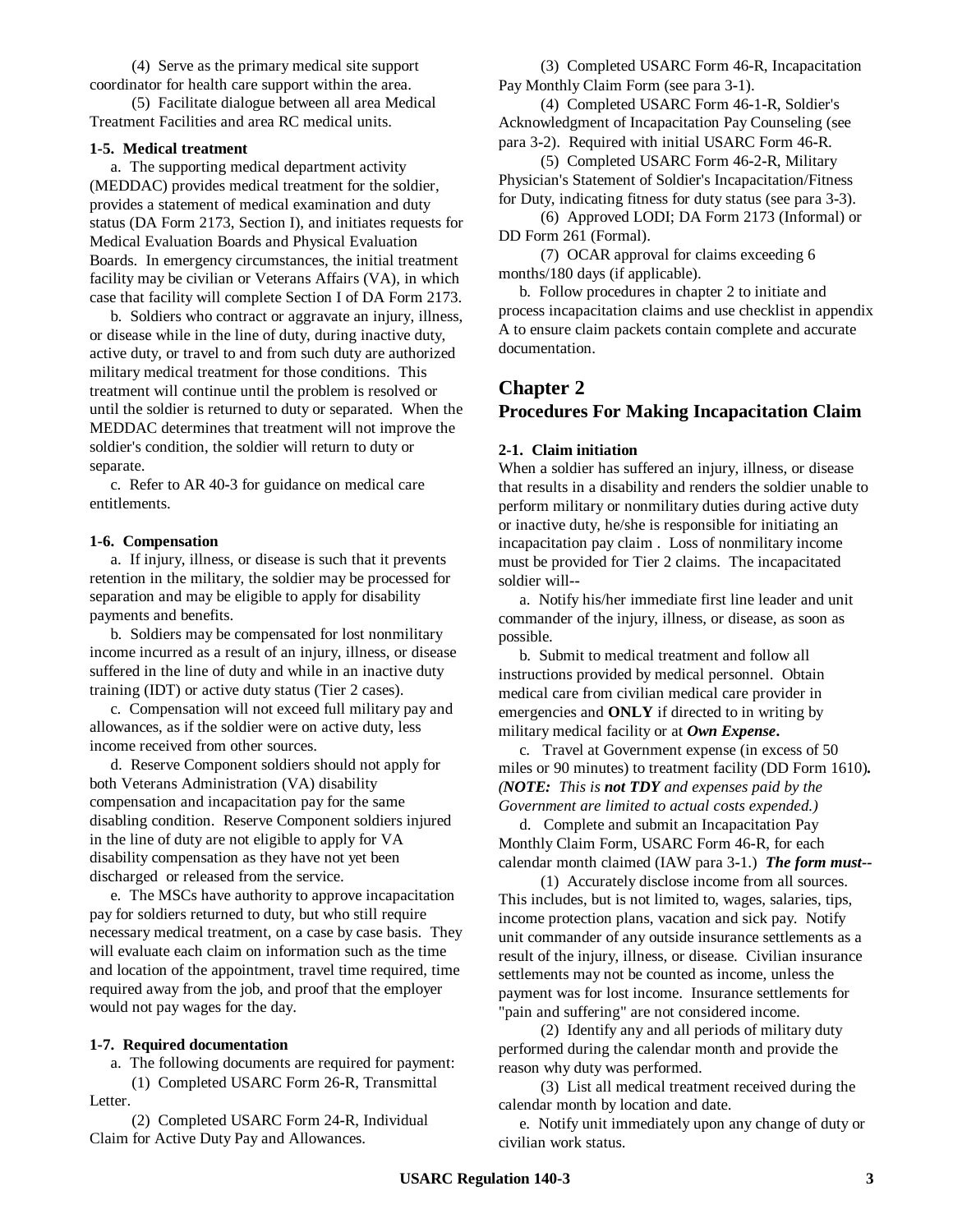f. Obtain statements from employer(s) regarding civilian employment status. (Employer must complete appropriate section on USARC Form 46**-**R IAW para 3**-**1b.)

g. Obtain copies of all medical treatment documents received and provide to unit, to include USARC Form 46**-**2**-**R completed by a military physician IAW paragraph 3**-**3.

h. Report for Fitness for Duty Evaluations, as directed.

i. Report for Medical Evaluation Board, as directed.

j. Report for Physical Evaluation Board, as directed.

k. Provide copies of all pay vouchers for incapacitation pay received.

l. Not attend any form of military duty for pay or retirement points (except for completion of correspondence courses), if determined to be not fit for military duty (Tier 1 cases).

m. Sign a Soldier's Acknowledgment of Incapacitation Pay Counseling (USARC Form 46**-**1**-**R) IAW paragraph 3**-**2.

#### **2-2. Unit processing procedures**

Upon learning of the injury, illness, or disease, the unit commander or designated representative will**--**

a. Notify the next higher headquarters of the injury, illness, or disease, and the circumstances involved.

b. Depending upon the type of injury, illness, or disease, and the location of the MTF, coordinate with the MTF (or direct a representative to coordinate with the MTF) to determine if services are available. If services are not available, ascertain from the MTF what protocol will be followed and document instructions.

c. Notify the supporting MEDDAC of the injury, illness, or disease, and request medical treatment for the soldier. (Document phone call with memorandum for record (MFR) or record of conversation (OF 271 or equivalent)).

d. Direct a noncommissioned officer (NCO) or officer to immediately transport the injured soldier to the medical facility indicated by the supporting MEDDAC. (Use government transportation when available.) Ensure the soldier is provided immediate appropriate medical attention.

e. Initiate action to ensure an informal LODI (DA Form 2173) is completed (if applicable an Interim LODI may be completed).

f. Counsel soldier using a counseling checklist (sample format is at appendix B) and USARC Form 46**-**1**-**R.

g. Assist soldier in preparing Section I of USARC Form 46**-**R.

h. Complete and sign Section III of the USARC Form 46**-**R Claim Form.

i. Request travel orders for soldier and escorts (if applicable) to go to the MTF (DD Form 1610).

j. Make appointment at the MTF for the soldier. (Document with MFR or Conversation Record.)

k. Provide documents from soldier's records as needed to complete claim.

l. Provide copy of DA Form 1379 (U.S. Army Reserve Components Unit Record of Reserve Training) or DA Form 1380 (Record of Individual Performance of Reserve Training), if injury occurred during IDT.

m. Provide copy of annual training orders with annex if injury occurred during annual training.

n. Provide copy of DD Form 214 (Certificate of Release of Discharge from Active Duty) if claim involves an injury which occurred while serving on extended active duty.

o. Provide copy of unit training schedule covering period of duty during which the soldier is incapacitated.

p. Submit claim to MSC, recommending approval or disapproval, with copies furnished to the chain-ofcommand.

q. Order soldier to obtain fitness for duty evaluation from supporting MTF.

r. Initiate request for extension of incapacitation pay beyond 6 months/180 days (in exceptional cases) by preparing a memorandum in accordance with AR 135**-**381, chapter 4 (see sample request at fig 2**-**1).

s. Ensure soldier keeps medical appointments. (Incapacitation pay can be terminated for those months that the soldier fails to keep a medical appointment.)

# **2-3. MSC processing procedures**

The MSC will**--**

a. Receive, review and approve or disapprove the Incapacitation Pay Monthly Claim Forms, USARC Forms 46**-**R, submitted by the soldier through the unit.

(1) Complete Section IV of USARC Form 46**-**R IAW paragraph 3**-**1d.

(2) Forward approved requests to the RCPSO for processing. If disapproved, return the request to the soldier.

b. Maintain log of all claims received, indicating dates received and forwarded, and current status.

c. Maintain photo copies of claims submitted.

d. Review all requests to exceed 6 months (180 days) of incapacitation pay and forward by endorsement with recommendation and all other supporting documentation to HQ, USARC, ATTN: AFRC**-**PRP**-**S.

e. Assist unit, as necessary, in obtaining medical treatment from supporting MTF.

f. Assist unit, as necessary, in obtaining completed LODI from officially designated approving authority.

g. Budget, fund and prepare necessary paperwork for travel expenses related to obtaining treatment at Military Medical Treatment Facility.

h. Monitor and review all LODIs to ensure timely and accurate completion at unit level through records, reports, and assistance visits.

i. Monitor and review all LODIs to ensure timely and accurate completion by the approving authority.

j. Appoint Investigating Officers to conduct formal LODIs as needed. Ensure DD Form 261 is completed IAW AR 600**-**8**-**1.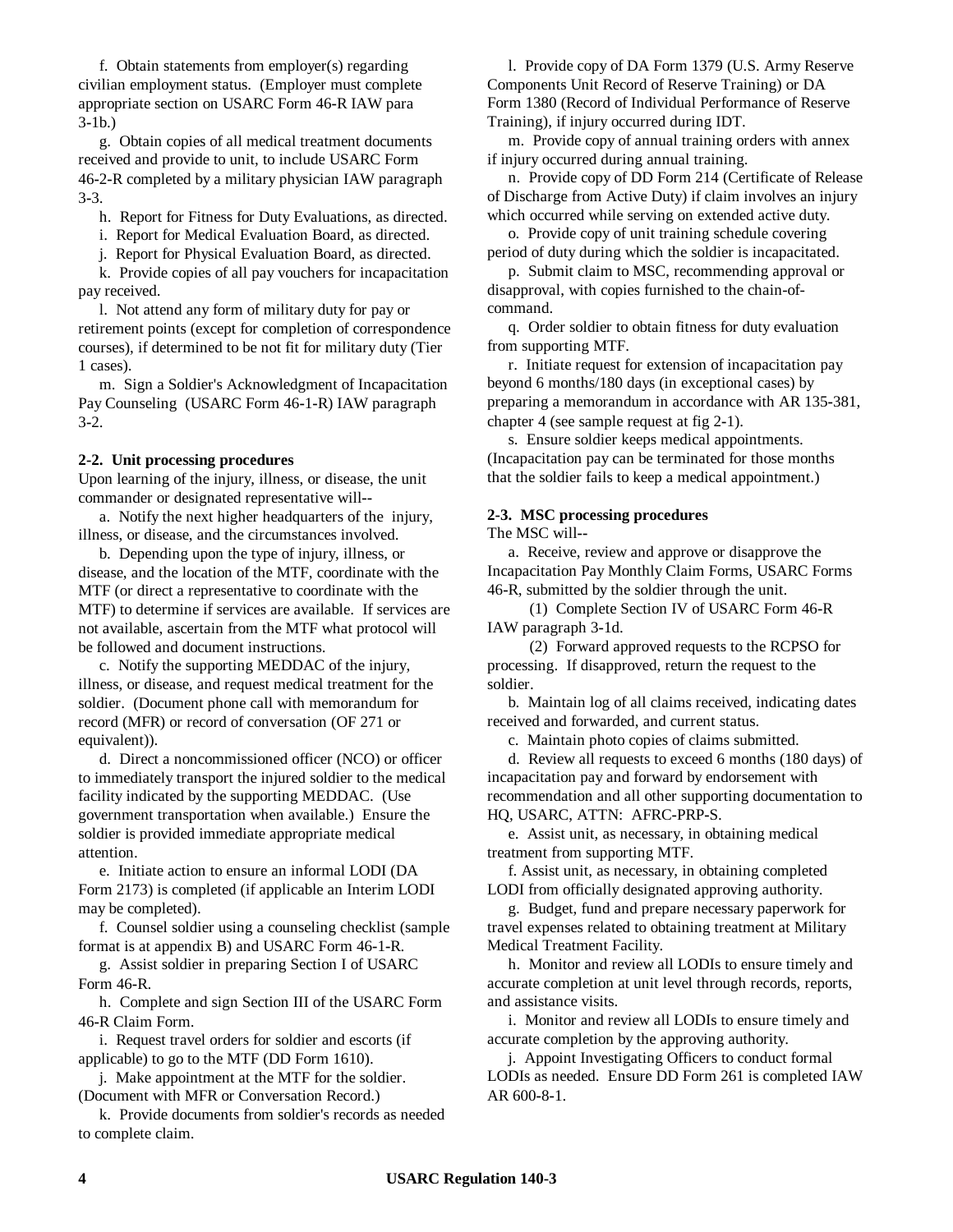k. A full**-**time support person at the MSC will coordinate the medical care and treatment of the incapacitated soldier with the HBA and MEDDAC, Patient Administration Division.

# **2-4. USARC processing procedures**

The USARC DCSPER will**--**

a. Receive and maintain copies of completed claims forwarded by RCPSO (46**-**R).

b. Maintain data base on all incapacitation pay submissions.

c. Prepare periodic reports.

d. Review all requests for exception to exceed 6 months (180 days) of incapacitation pay and forward to HQDA, DAAR**-**PE, 2400 Army Pentagon, Washington, DC 20310**-**2400. Office of the Chief, Army Reserve (OCAR) is the approval authority for all exceptions beyond the 6 month (180-day) statutory limit, on behalf of the Secretary of the Army.

*[NOTE: See additional guidance at appendix C]*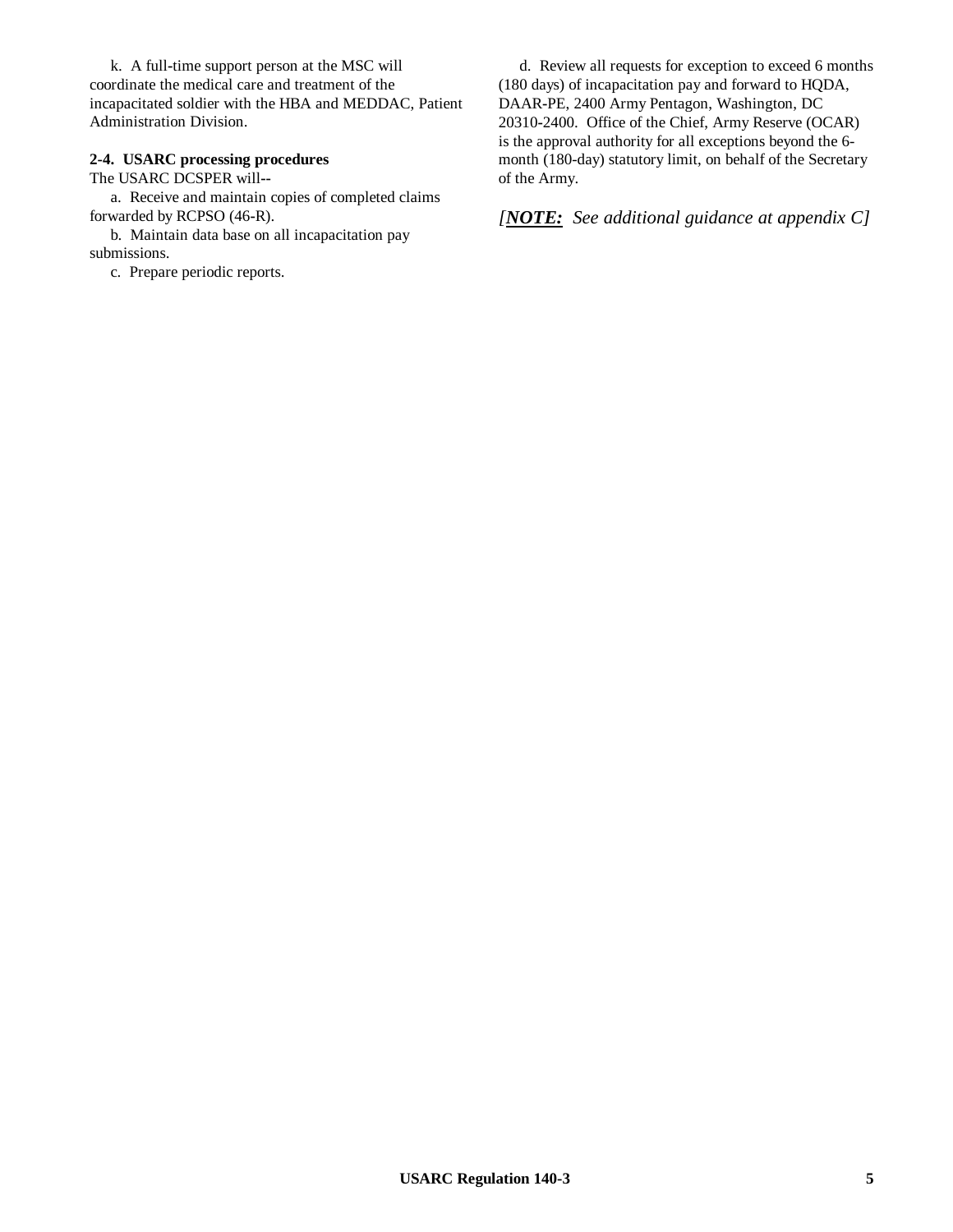**(Letterhead)** OFFICE SYMBOL (135**-**381a) MEMORANDIM THRIL COMMANDER, 888th MESS KIT REPAIR BN, AUSTIN, TX 00000**-**0001 COMMANDER, 444th CANTEEN CUP BDE, HOUSTON, TX 00000**-**0001 COMMANDER, 55th ARCOM, SAN ANTONIO, TX 00000**-**0001 FOR COMMANDER, USARC, ATTN: AFRC**-**PRP**-**S, 3800 NORTH CAMP CREEK PARKWAY SW, ATLANTA, GA 30331**-**5099 SUBJECT: Request to Exceed 6-Month Limit on Receipt of Incapacitation Pay 1. Request an extension to receive incapacitation pay beyond the 6-month statutory limitation (37 USC 204(h)) for SP4 James D. Brown, 000**-**00**-**0000, a member of this unit. 2. The following additional information is provided: a. Date of incident: 15 January 1993 b. Type of training and Date(s): Annual Training 4**-**17 January 1993 c. Description of injury: Soldier has two fractured neck vertebrae, broken left clavicle (3 places), six broken ribs, and a fractured pelvis. d. Type/date/approving authority: Informal, 8 APR 93, CAC Fort Polk, LA; finding of in line of duty as indicated on reverse of DA Form 2173, enclosure 1. e. Civilian employment/occupation/location: Generator Mechanic, Acme Auto Service Company, 123 Mainstreet, Longhorn, TX 00000**-**0001 f. How injury prohibits civilian employment: Soldier cannot stand for prolonged periods, and is not able to move around due to injuries. g. How injury prohibits soldier's military employment: Soldier cannot perform the required physical demands of his military occupational specialty (MOS). h. History of incapacitation payments:  **18-31 January 1993.................\$1,018.59 1-28 February 1993................ \$1,692.26 1-31 March 1993....................\$1,742.63 1-30 April 1993....................\$1,706.22 1-31 May 1993......................***Pending Pymt\**  **1-30 June 1993.....................***Pending Pymt\**  **1-16 July 1993.....................***Pending Pymt\* \*Submit Commander's Memorandum at 4-5 month when it's likely the soldier will be incapacitated beyond 180 days.* i. Background: SPC Brown was severely injured as described above while performing annual training at Fort Polk, LA. He was thrown from earth**-**moving equipment when a bridge collapsed, causing his injuries. He continues to require medical treatment and his case has been reviewed by a MEB at Brooke Army Medical Center (BAMC), Fort Sam Houston, TX. Physical evaluation board liaison officer (PEBLO) at BAMC indicates SPC Brown's case has been referred to the Army Physical Disability System for review, and discharge or separation by virtue of physical disability. It is anticipated that the final decision will not be reached for approximately 120 days. 3. I have personally reviewed the circumstances surrounding this case and firmly believe that it is in the interest of fairness and equity for the Secretary of the Army to grant authorization to exceed the 6 month statutory limitation mandated by law. The severity and nature of the injuries incurred and physical disability merit favorable consideration.

Encl DONALD Z. SMITH CPT, EN, USAR Commanding

**Figure 2-1. Sample memorandum request to exceed 6-month (180-day) limit on receipt of incapacitation pay**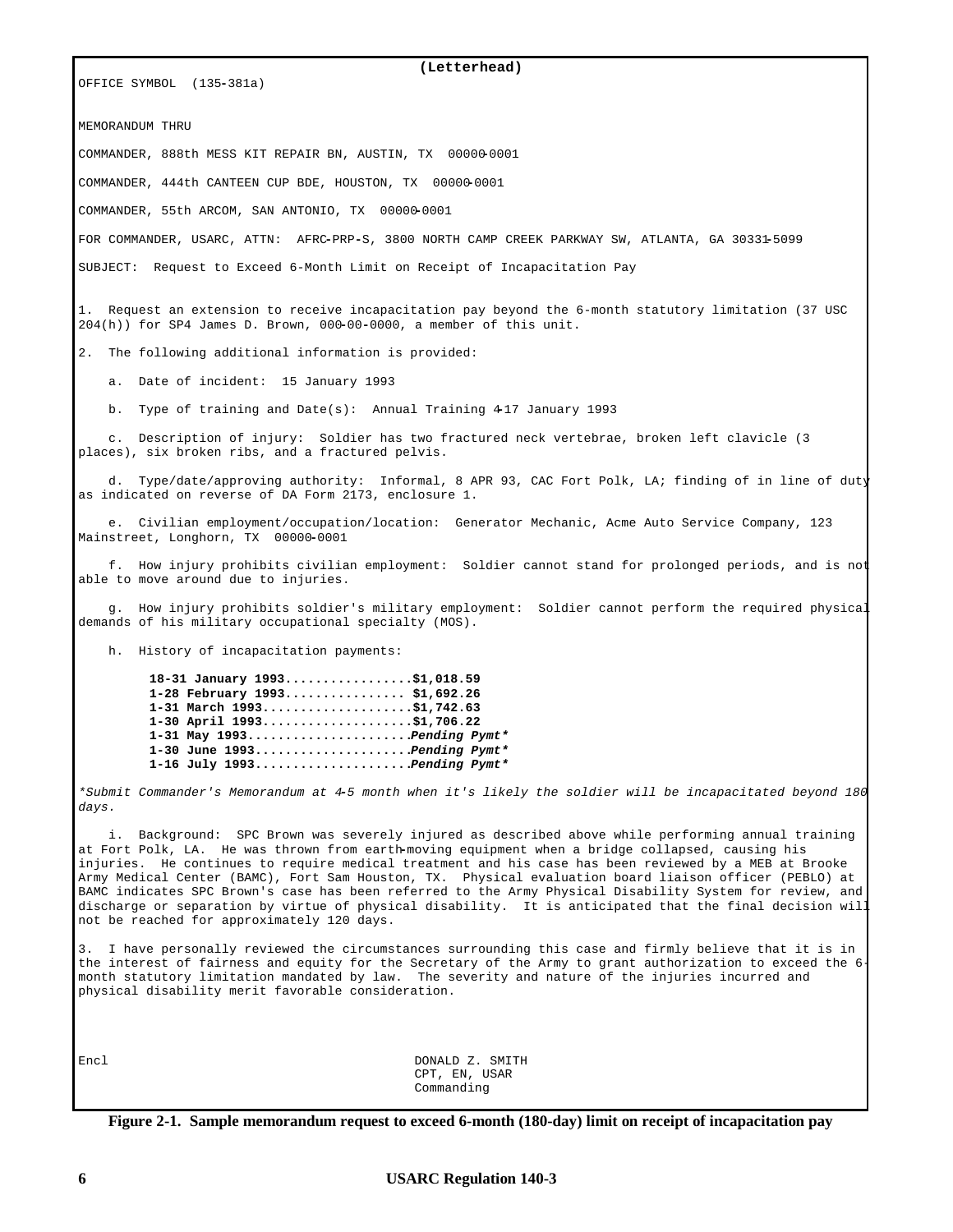# **Chapter 3 Instructions for Prescribed Forms**

#### **3-1. Incapacitation Pay Monthly Claim Form (USARC Form 46-R)**

*(A blank copy of the form is at the back of this regulation for local reproduction.)*

a. Section I **-** Claim Statement.

(1) Items 1**-**6. Self**-**explanatory.

(2) Item 7. Enter the date that the injury, illness, or disease occurred or was first experienced. (For disease indicate the type.)

(3) Item 8. Enter the month and year of this claim action. **DO NOT** cross calendar months (i.e., each calendar month must be separated, even if for only a few days).

(4) Item 9. Enter the period of the claim relative to the calendar month.

(5) Item 10. Enter the monetary amount of **lost nonmilitary income** during the calendar month.

(6) Item 11. Enter the monetary amount of **earned nonmilitary income** during the calendar month.

(7) Item 12. Self**-**explanatory.

(8) Item 13. Enter the name of the organization where the soldier is employed.

(9) Item 14. Enter the address of the employer.

(10) Item 15. Self**-**explanatory. b. Section II **-** Employer's Verification.

(1) Items 16a**-**16b. Self**-**explanatory.

(2) Item 16c.

(a) Check applicable box to indicate whether employee is covered by an income protection plan provided by the employer, to include: sick leave; vacation pay; military leave pay.

(b) If "YES", enter the monetary amount provided to the applicant relative to this calendar month.

(3) Item 6d**-**e**-**f**-**g. Self**-**explanatory.

(4) Item 17. Same as Item 6. To be completed by a second employer, if applicable.

c. Section III **-** Commander's Verification.

(1) Items 18**-**21. Self**-**explanatory.

(2) Item 22. Commander's initials to verify review of the LODI providing the basis for this claim.

(3) Item 23. Enter the name and location of the military medical treatment facility which supports that specific unit.

(4) Item 24. Self**-**explanatory.

*(The commander will forward claim to MSC.*

d. Section IV **-** MSC Review/Approval.

(1) Item 25. Enter the name of the MSC.

(2) Item 26. Enter the name and title of the MSC POC.

(3) Item 27. Enter the MSC POC's phone number. (4) Items 28**-**29. Self**-**explanatory.

*(The MSC will forward original form to the RCPSO, if approved; if disapproved, return to soldier.)*

e. Section V **-** Finance and Accounting RCPSO Processing.

(1) Item 30. Enter the name of the RCPSO.

(2) Item 31. Enter the name and title of the RCPSO POC.

(3) Item 32. Enter the RCPSO POC's phone number.

(4) Item 33. The RCPSO POC will sign and date in this block to show that the claim has been processed for payment.

*(The RCPSO will provide a copy of the completed USARC Form 46-R to the USARC, ATTN: AFRC-PRP-S.)*

# **3-2. Soldier's Acknowledgment of Incapacitation Pay Counseling (USARC Form 46-1-R)**

*(A blank copy of the form is at the back of this regulation for local reproduction.)*

a. Submit the USARC Form 46**-**1**-**R with the initial submission of USARC Form 46**-**R.

b. For claims initiated at unit level:

(1) Only unit commander (or designated representative) will counsel soldier on incapacitation pay as described in paragraph 2**-**2f and appendix B.

(2) The soldier will read, complete, and sign the USARC Form 46**-**1**-**R.

(3) The unit commander or designated representative will sign USARC Form 46**-**1**-**R as witness.

c. For claims initiated at MSC level:

(1) The MSC commander or individuals with "FOR THE COMMANDER" signature authority will counsel the soldier as stated in 2**-**2f and appendix B.

(2) The soldier will read, complete, and sign the USARC Form 46**-**1**-**R.

(3) The MSC commander or individuals with "FOR THE COMMANDER" signature authority will sign USARC Form 46**-**1**-**R as witness.

#### **3-3. Military Physician's Statement of Soldier's Incapacitation/Fitness for Duty (USARC Form 46-2-R)** *(A blank copy of the form is provided at the back of this*

*regulation for local reproduction.)*

Only statements completed by military medical physicians are acceptable; civilian doctors (including VA physicians) cannot verify fitness for military duty.

a. Section I **-** Soldier Identification (completed by soldier). Items 1**-**6. Self**-**explanatory.

b. Section II **-** Incapacitation/Fitness for Duty Verification (completed by military physician).

(1) Part A **-** Incapacitation for Military Duties.

(a) Item 7. Enter either the date the soldier was physically seen by the physician or the date the soldier's records were examined. Check whether soldier, records, or both were seen.

(b) Item 7a and b. Check applicable box to indicate the soldier's **"fitness for military duties"** status.

(c) If item 7a is checked, enter dates for the period the soldier has been determined to be "unfit" for duty. The starting date will, in most instances, be the date of the examination. However, in some circumstances, a previous date may be entered (e.g., if the soldier was previously treated by a civilian physician or medical facility; if a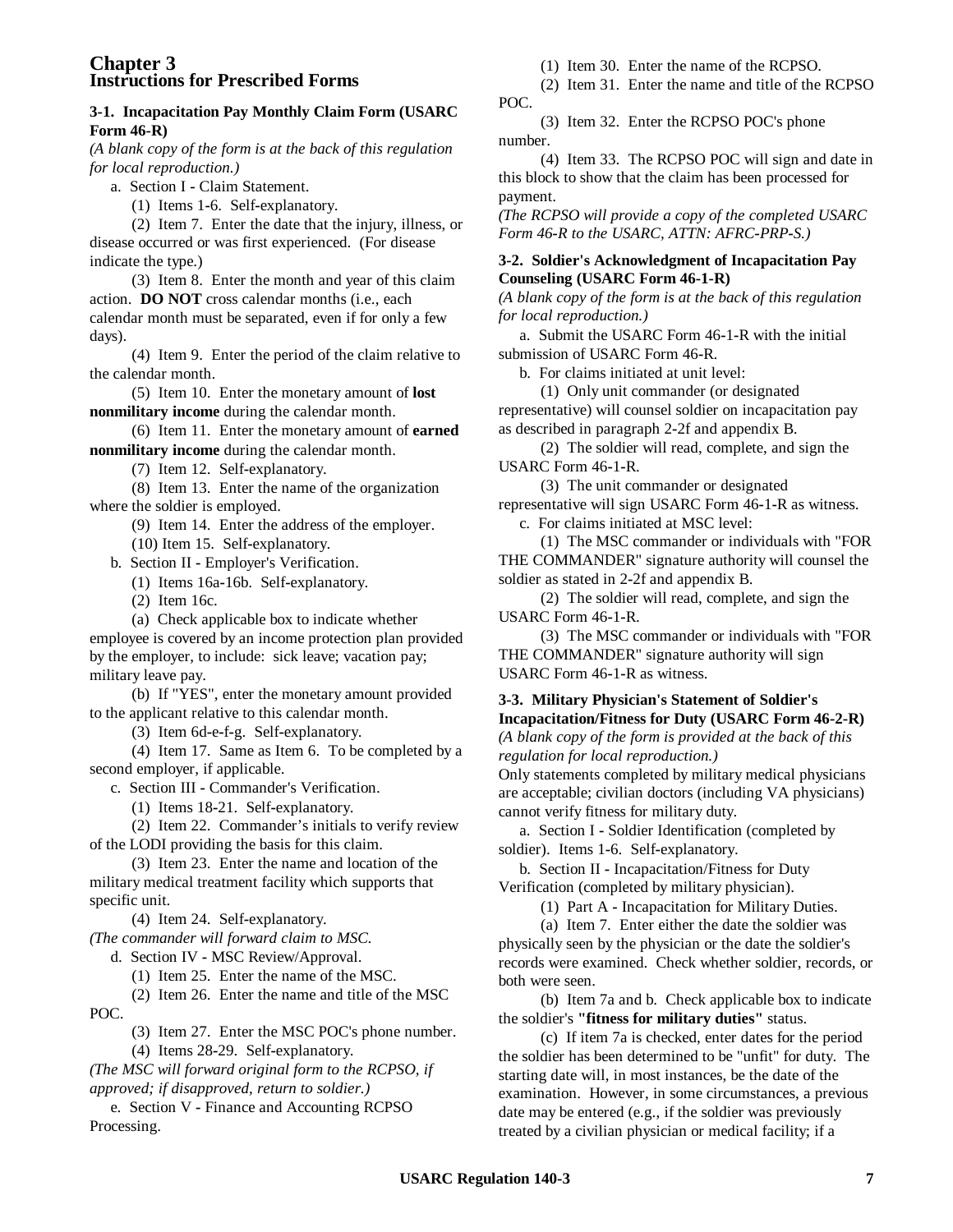statement was not previously completed; or other situations where an earlier portion of the incapacitation period was not properly documented).

(d) Item 7c. If a Medical Evaluation Board (MEB) or a Physical Evaluation Board (PEB) has been initiated, check box, check the applicable board action.

(2) Part B **-** Incapacitation for Civilian Job.

(a) Item 8. Enter either the date the soldier was physically seen by the physician or the date the soldier's records were examined. Check whether soldier, records, or both were seen.

(b) Items 8a and b. Check applicable box to indicate the soldier's **"fitness for civilian job"** status.

(c) If item 8a is checked, enter dates for the period the soldier has been determined to be "unfit" to perform his/her civilian job. The starting date will, in most instances, be the date of the examination. However, in some circumstances, a previous date may be entered (e.g., if the soldier was previously treated by a civilian physician or medical facility; if a statement was not previously completed; or other situations where an earlier portion of the incapacitation period was not properly documented).

(3) Part C **-** Military Physician's Verification and Next Appointment.

(a) Item 9a. Enter a description of the soldier's present condition and the prognosis for recovery. Avoid the use of such terms as "undetermined" or "unknown."

(b) Item 9b. Check box to indicate if soldier receives a temporary or permanent profile. *(If soldier receives a profile, complete item 9c.)*

(c) Item 9c. Complete PULHES if Item 9b applies. *(Enter only one number in each space provided.)*

(d) Item 10. Enter the date that the soldier is scheduled to return to see the physician. Appointments should not exceed 90 days (3 months) apart.

(e) Items 11**-**17. Self**-**explanatory.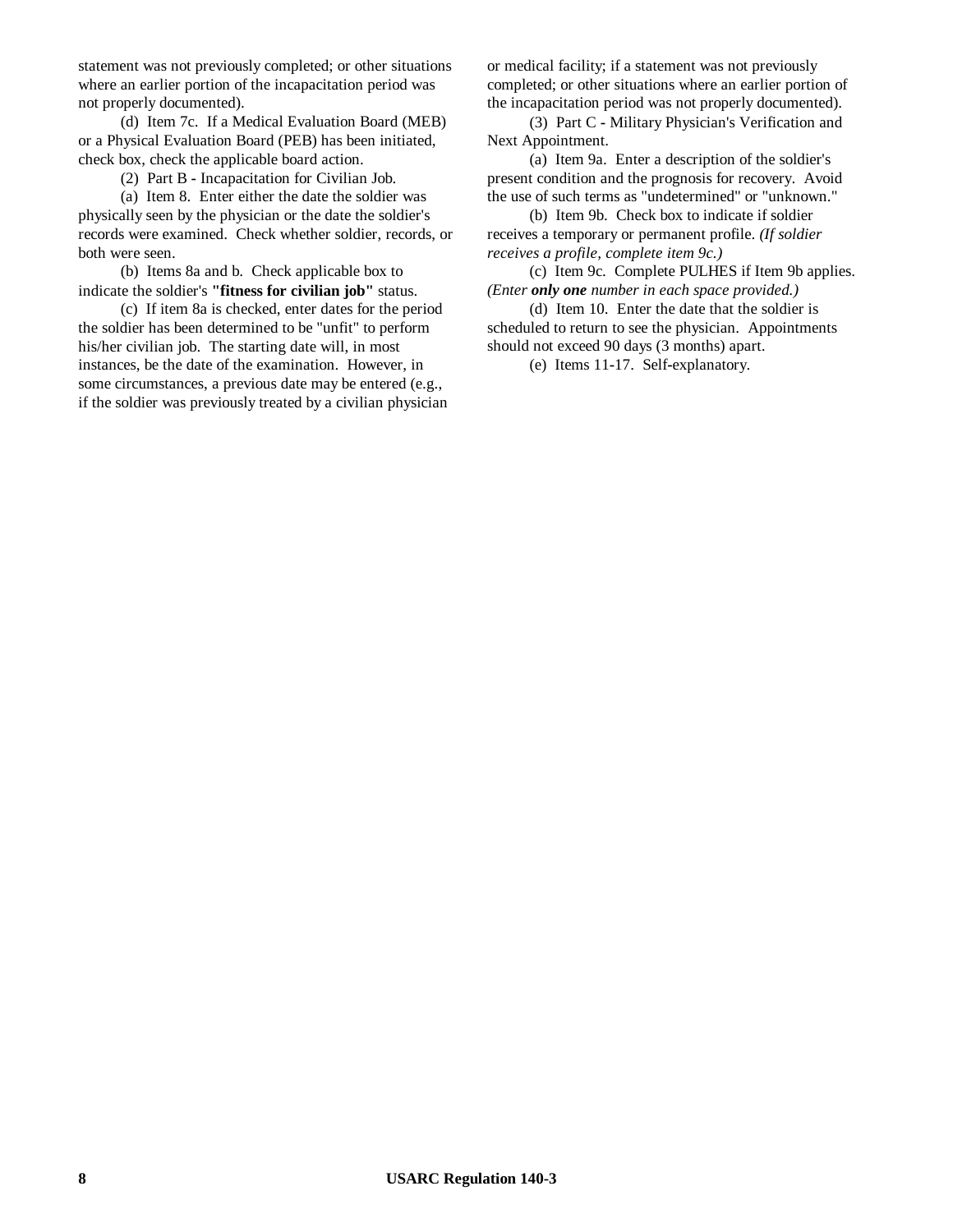# **Appendix A Incapacitation Pay Checklist**

#### **Section I Routine Claims (1-180 days. Submit to RCPSO.)**

#### **A-1. USARC Form 26-R, Pay Document Transmittal Letter (TL).**

- **-** Must be completed by unit for all initial and subsequent claims (Original Signature & Date).
- **-** Must include data only for incapacitation claims.

#### **A-2. USARC Form 24-R, Individual Claim for Active Duty Pay and Allowances.**

**-** Required for initial and all subsequent claims (Original Signature & Date).

**-** Remarks section must indicate claim period (may only be maximum of 1 month per claim and may not cross calendar month). Also if soldier was determined not fit for military duty and is claiming loss of drill pay as incapacitation pay, request must be annotated here.

**-** If soldier performed any military duty during this claim period, the dates and type of duty must be indicated in the Remarks section.

*NOTE:* **DO NOT** submit copies of USARC Forms 26-R and/or 24-R to the USARC with requests to exceed 6-month statutory limitations.

#### **A-3. Approved line of duty investigation (LODI) on DA Form 2173 (Statement of Medical Examination and Duty Status).**

- **-** Copy required for all claim submissions.
- **-** Must be complete, to include date of injury and training dates.
- **-** Must include approval statement ("BY AUTHORITY OF THE SECRETARY OF THE ARMY") from Approving Authority.
- **-** If formal LODI is required or directed by higher headquarters, unit must submit DD Form 261 (Line of Duty Investigation).

#### **A-4. Incapacitation Pay Monthly Claim Form (USARC Form 46-R).**

- **-** Required for initial and all subsequent claims. Original signatures and date are required.
- **-** May only be for a maximum of 1 month and may not cross calendar months.
- **-** Must indicate inclusive period of the claim.
- **-** Must indicate soldier's employment status during the claim period.
- **-** Dates and dollar amounts must agree in all sections.
- **-** Photo copies and cross**-**outs/white**-**outs of figures are not acceptable.
- **-** Soldier must indicate all income from all sources.

**-** If soldier worked a partial month, or period claimed is less than 1 month, statement must indicate amount of earned nonmilitary income for the entire claim month. If none, must so state.

**-** Proof of prior year's earned income (tax records, prior years pay stubs) must be provided if soldier is unemployed, seasonally**-**employed, family**-**employed, or self**-**employed.

**-** If form states soldier has received sick leave or disability compensation, specific dollar amounts must be given and must be for the current period.

#### **A-5. Soldier's Acknowledgment of Incapacitation Pay Counseling (USARC Form 46-1-R).**

- **-** Unit Commander will ensure soldier is briefed on all items listed.
- **-** Original must be completed and included with **initial claim**.
- **-** Photo copies may be used for subsequent claims.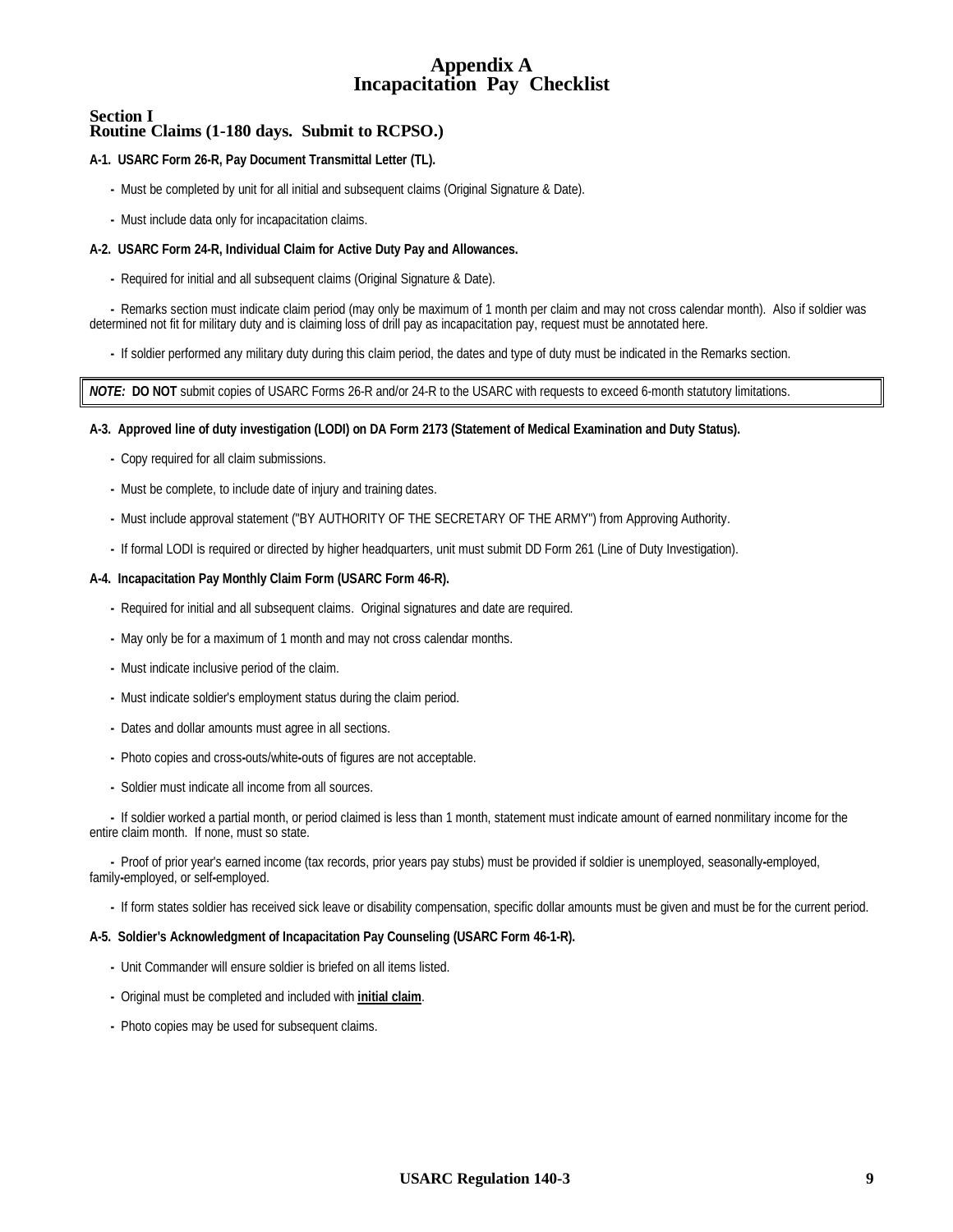#### **A-6. Military Physician's Statement of Soldier's Incapacitation/Fitness for Duty (USARC Form 46-2-R).**

- **-** Must be signed and dated by attending military physician.
- **-** Must indicate inclusive period that the soldier is incapacitated.

#### **Section II Requests to Exceed the 6-month Statutory Limitation (Day 181 forward. Submit to USARC.)**

A**-**7. Commander's Request Memorandum. Commander's may recommend consideration for a waiver of the 6-month (180-day) statutory limitation by preparing a Commander's Request Memorandum for extension IAW AR 135**-**381, Chapter 4 (see sample memorandum at fig 2-1).

A**-**8. Completed and approved line of duty.

A**-**9. Information concerning the soldier's civilian earnings. Copies of USARC Form 46**-**R, from previous payments will be used for this purpose.

A**-**10. Military physician's statement regarding the medical prognosis of the soldier's condition. USARC Form 46**-**2**-**R, can be used for this purpose. Statements from the Patient Administration Division of the MTF verifying dates of incapacitation are also acceptable.

A**-**11. Copies of all medical documentation from date of injury to present must be provided.

- A**-**12. Information regarding disability processing (MEB/PEB) must be provided.
- A**-**13. Copy of USARC Form 46**-**1**-**R must be provided.
- A-14. *MSCs cannot approve incapacitation pay claims that exceed 180 days.*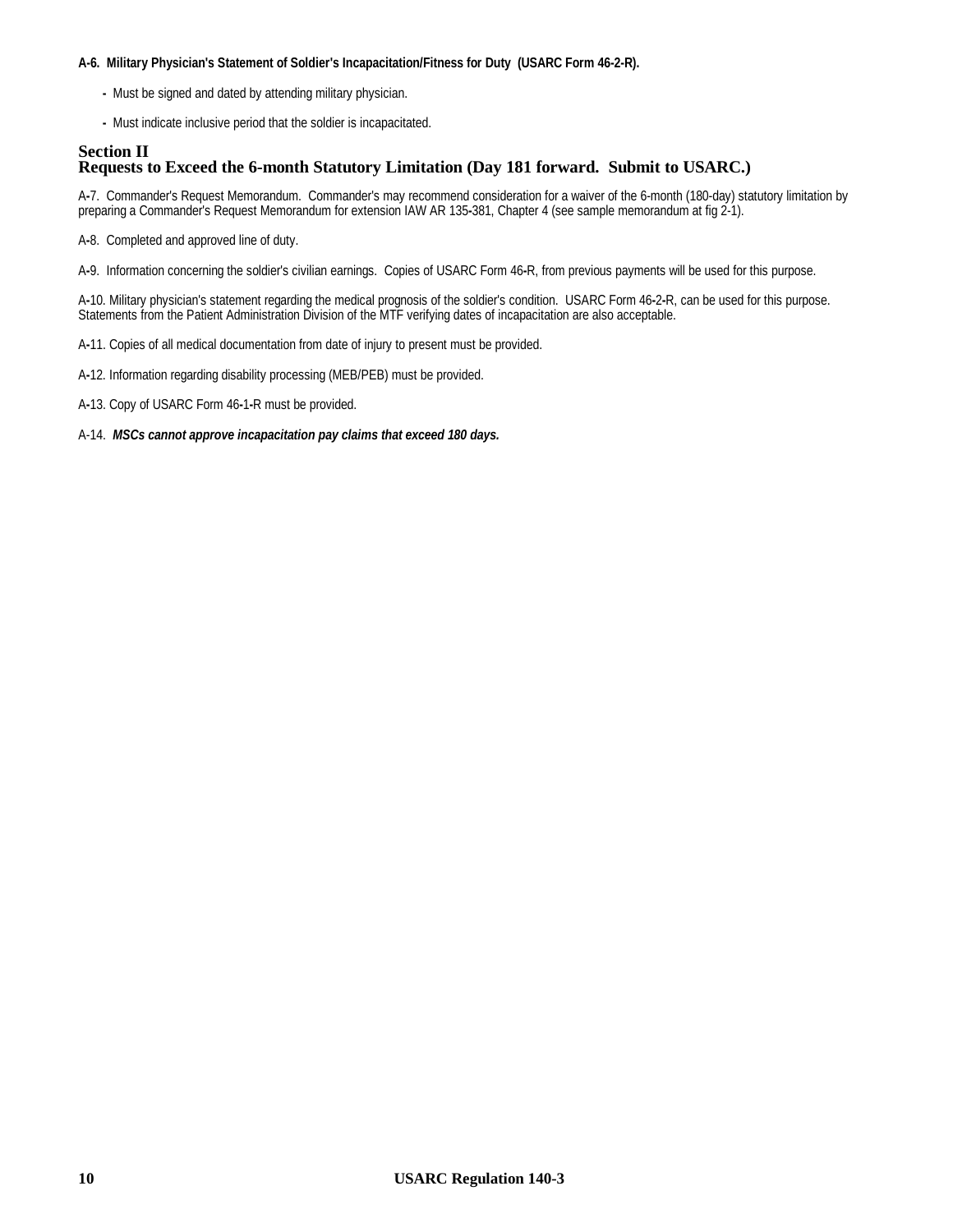# **Appendix B Sample Counseling Checklist Format**

Soldier Name:

\_\_\_\_ Have soldier read the Soldier's Acknowledgment of Incapacitation Pay Counseling (USARC Form 46**-**1**-**R) and cover the following items of the form with the soldier:

\_\_\_\_ (1) You are entitled to military medical treatment for your injury, illness, or disease.

\_\_\_\_ (2) The military medical treatment is limited to this injury, illness, or disease. You do not receive full military medical treatment as if you were on active duty. If the informal or formal LODI determines that the injury, illness, or disease, was "not in line of duty," you may be liable for all military**-**incurred medical costs associated with the incident.

\_\_\_\_ (3) You may be entitled to incapacitation pay.

\_\_\_\_ (4) Any such pay will not exceed full pay and allowances for your pay grade and years of service, and will be reduced by income received from other sources.

\_\_\_\_ (5) Any overpayments, even if accidental, may be recouped (taken back).

\_\_\_\_ (6) Incapacitation pay is limited by law to 6 months (180 days), unless an exception is approved by HQDA OCAR (for Secretary of the Army).

 $(7)$  If the injury, illness, or disease results in a permanent disability or the inability to perform military duty, it may result in a medical discharge.

\_\_\_\_ (8) You will comply with all of the actions listed in USARC Reg 140**-**3, paragraph 2**-**1.

\_\_\_\_ (9) If you are not fit for military duty, you will not be able to perform any military duty for pay or retirement points, except completion of correspondence courses, during the period of incapacitation. You will also receive retirement points for USAR membership.

\_\_\_\_ (10) You may or may not earn a qualifying year (good year) for retirement as a result of receiving incapacitation pay.

 $(11)$  A formal line of duty investigation (LODI) may be initiated at any time, even if an informal LODI initially indicated that no formal LODI was required, and that the results of the formal LODI may result in termination of benefits or recoupment of funds from the soldier's future pay.

\_\_\_\_ (12) If you use any civilian sick leave, you **will not** be reimbursed for that period of time. It is your decision to use or not use sick leave from your civilian job. You cannot be forced to use civilian sick leave.

\_\_\_\_ (13) If you have been determined by a military medical physician to be fit for military duty, but still cannot perform your civilian duties, you *may* be able to attend drills, but must be able to fully document your inability to perform civilian duties. In no case will you be allowed to perform military duty without a determination of "fit for duty".

\_\_\_\_ (14) You will be subject to prosecution under federal law for falsification of any statements or non**-**disclosure of any outside income, which may result in fine or imprisonment, or both.

\_\_\_\_ Ask soldier if he/she understands his/her rights and have them sign the USARC 46**-**1**-**R.

*[Maintain Counseling Checklist with soldier's incapacitation pay file.]*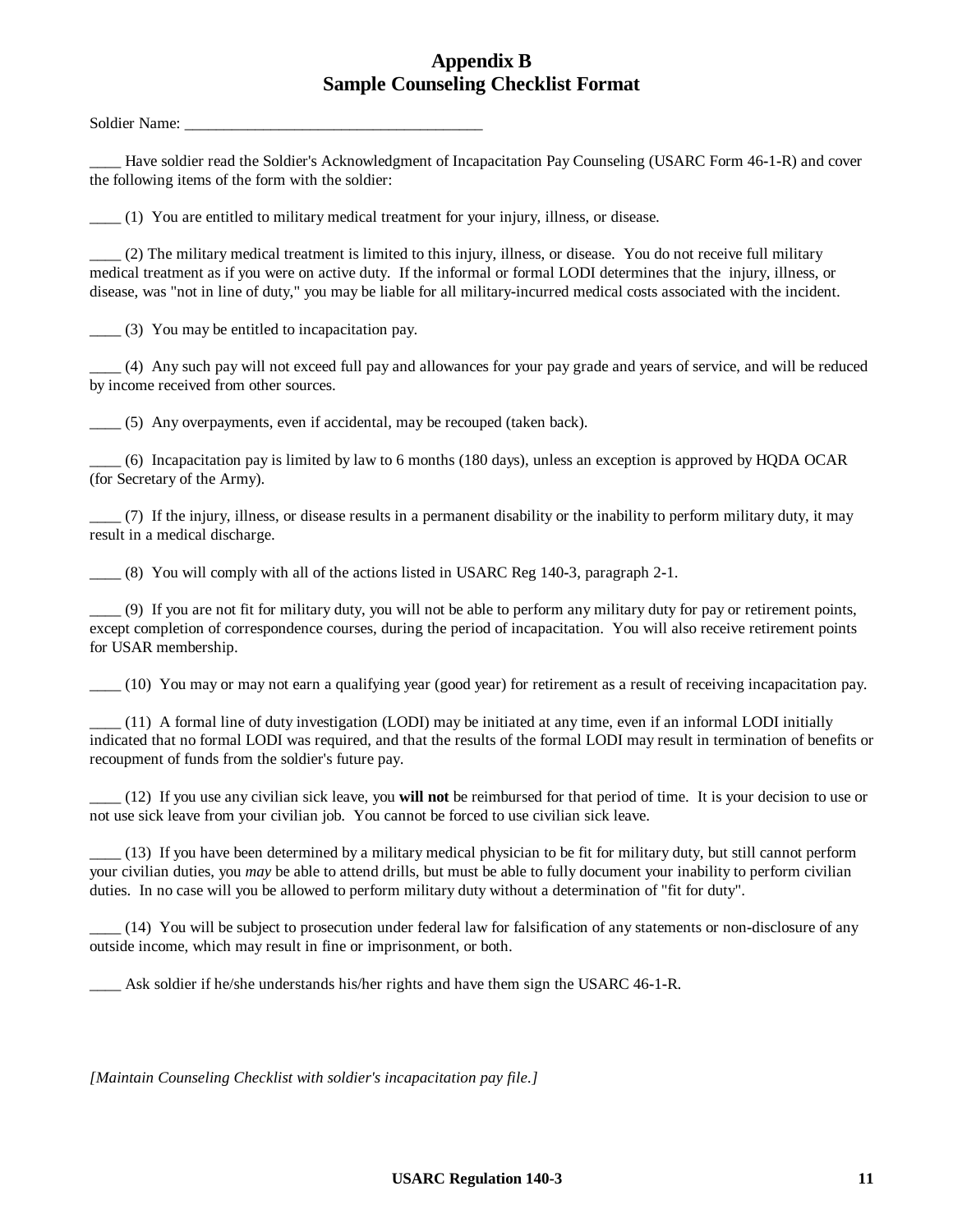# **Appendix C Additional Guidance For Preparing Claims**

#### **"DOs"**

1. **DO** counsel soldier and explain rights. Make sure soldier is fully aware of his/her responsibilities as stated in paragraph 2**-**1 and that he/she fully understands the program limitations and requirements as outlined in the counseling session described in paragraph 2**-**2f (See counseling checklist at appendix B). This may have to be done repeatedly to avoid confusion and false expectations regarding incapacitation pay.

2. **DO** process claims for unemployed soldiers who are otherwise qualified (Tier 1 cases only).

3. **DO** review informal LODI and direct a formal LODI be conducted at any time when circumstances are unusual, a motor vehicle accident is involved, or unresolved questions arise regarding the soldier's prior medical history (i.e., pre**-**existing medical condition) that were not mentioned in the initial LODI. Any headquarters can direct a formal LODI.

4. **DO** follow checklist at appendix A when preparing claim forms.

5. **DO** submit documents with original signatures directly to the RCPSO (first 6 months/180 days) or through USARC for cases exceeding the 6-month (180-day) statutory limit.

6. **DO** submit soldier's monthly claim form (USARC Form 46**-**R) as soon as possible after the end of the month.

7. **DO** monitor soldier's medical progress to ensure appointments were kept and follow**-**on military medical treatment is conducted.

8. **DO** have statements from non**-**military physicians (VA or civilian) evaluated by a profiling officer.

9. **DO** refer soldiers for fitness for duty physicals not more than 120 days (4 months) from the date of the injury.

#### **"DON'Ts"**

1. **DON'T** use civilian doctor's statements to verify fitness for military duty; only a military medical authority can make this call.

2 . **DON'T** tell soldiers that approval of an extension beyond 6 months (180 days) means he/she will continue to be paid during that period. Each month's benefits will be examined separately and on its own merit. The extension beyond 6 months (180 days) may only be granted in exceptional cases and only allows the soldier to continue to submit additional monthly claim forms. They may not be approved and payment amounts may vary from month to month depending on circumstances.

3. **DON'T** submit a claim without an approved LODI.

4. **DON'T** include unnecessary/irrelevant items with claim forms (e.g. award nominations, letters from third parties, medical bills). See checklist at appendix A for description of what is needed.

5. **DON'T** imply that a soldier is entitled to incapacitation pay just because he/she has an approved LODI. The LODI is only *part* of the requirement for incapacitation payments.

6. **DON'T** allow soldiers who have been determined as not fit for military duty to **perform any type of military duty.** "Not fit for duty" means **NOT FIT FOR DUTY.** Until a military medical physician has formally determined that the soldier is fit for duty, he/she will be considered not fit for duty.

7. **DON'T** encourage soldiers one way or another regarding use of their civilian sick leave; it's the soldier's decision. Do, however, inform the soldier to expect a delay in receiving his/her incapacitation pay due to the processing time. Also explain that the amount of incapacitation pay the soldier is entitled to will be reduced by any income received from his/her civilian employer for sick leave taken.

8. **DON'T** amend orders to terminate active duty for soldier determined not fit for military duty.

9. **DON'T** allow soldier to be administratively or medically separated until all medical issues relating to the LOD injury, illness or disease have been resolved.

10. **DON'T** extend active duty orders of 30 days or less, IAW AR 135-381.

#### **Special categories/cases**

1. Annual training (AT) injuries. Initiate the LODI immediately and have an NCO or officer accompany the soldier to a military medical treatment facility. If soldier is sent home from AT, ensure that the unit obtains all copies of medical treatment by military medical facilities and that actions taken during AT are fully documented. Soldiers injured while on active duty are not automatically entitled to remain on active duty until the condition is "fixed," even though they are entitled to treatment if the injury was in the line of duty.

2. Existed prior to service (EPTS). Re**-**injury of a pre**-**existing military injury does not automatically entitle soldier to full treatment or benefits relating to the original injury, only to the extent that the injury was made worse.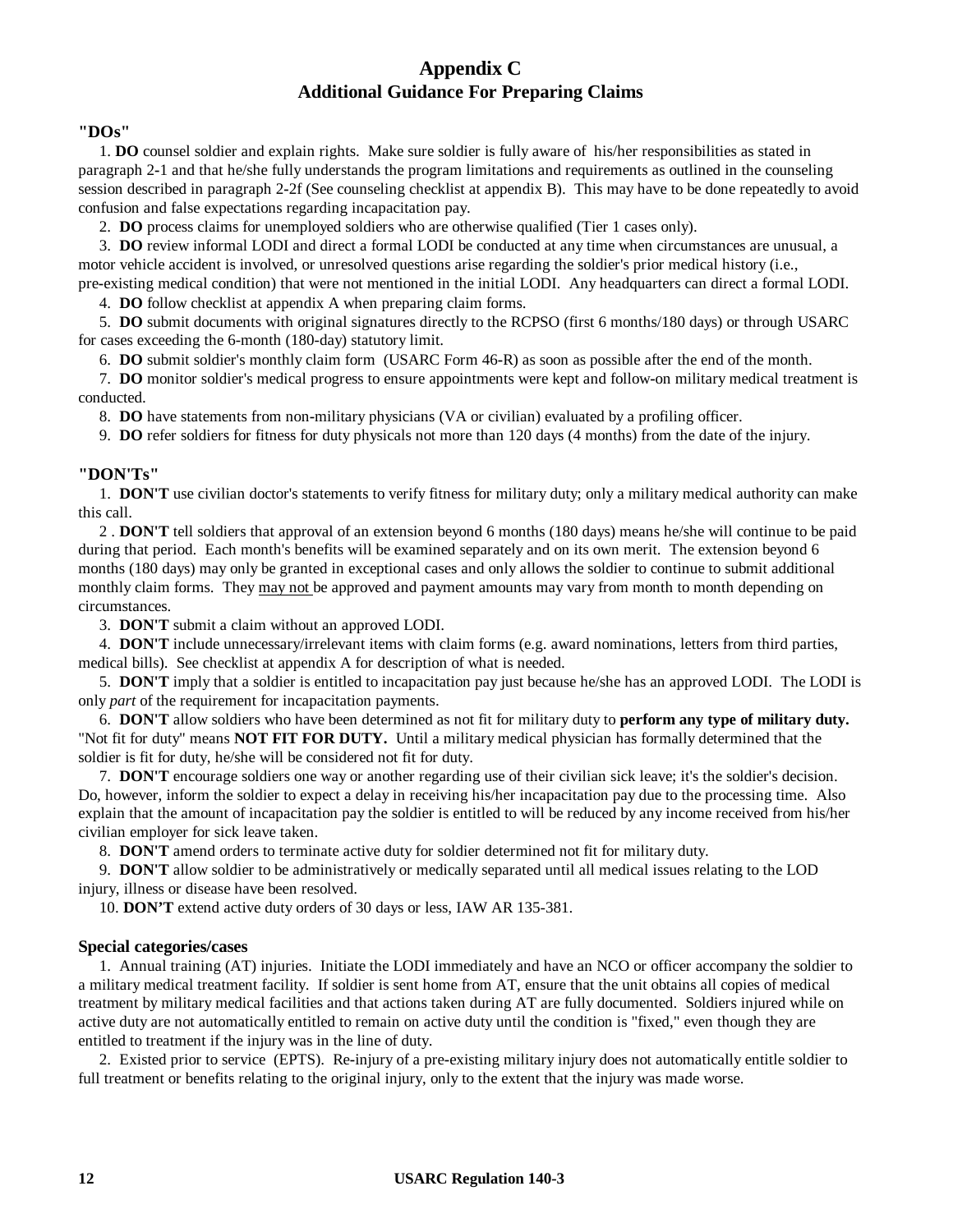3. Travel to and from Unit Training Assemblies. Soldiers are covered during travel directly to and from drill or other military training; however there are a number of requirements to be met, questions that must be answered, and issues to be addressed in these types of claims, to include the following:

(a) Formal LODI required for all motor vehicle accidents.

(b) Accidents occurring more than 50 miles from Reserve Center (normal commuting distance) or more than 90 minutes before or after the scheduled drill must be fully explained in the LODI, indicating the circumstances. This will include as a minimum:

(1) Where the soldier was staying the night before/after the drill, if not at primary residence.

- (2) Where the soldier lives (primary residence).
- (3) Where the soldier works (business name and address).
- (4) Next scheduled civilian work hours after the drill.
- (5) When the soldier left his/her civilian job prior to the drill.
- (6) Copy of accident report.
- (7) Map indicating home of record, route of travel, point of destination, and location of accident.

4. Employment in a military capacity. To qualify for entitlements, the soldier must meet the critical element of having been injured or becoming ill "while so employed" in a military status. The term, "while so employed", means that the soldier has not yet been released from military control and duty. The mere fact that the service member was in an "authorized status" (orders, pass, leave, etc.) does not support a finding of "in line of duty" in and of itself.

5. Treatment in VA hospitals.

(a) Treatment is authorized on a space available basis with a completed LODI or when referred by a military medical treatment facility.

(b) The VA physicians cannot determine fitness for military duty. The soldier must be seen by a military physician as follow-up action.